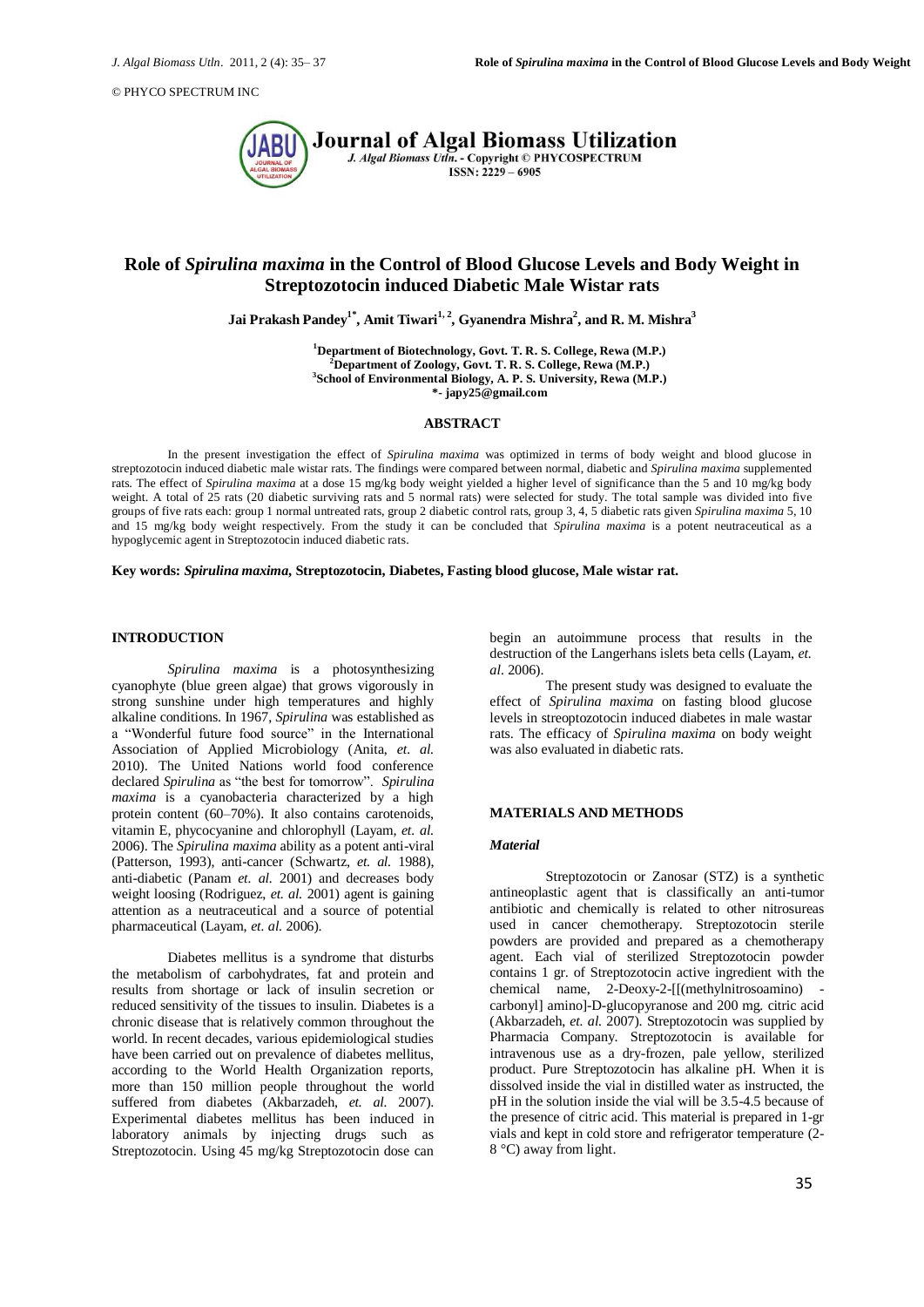# © PHYCO SPECTRUM INC

#### *Experiment animals*

The experiment would be carried out with male Wistar rats, Rattus norvegicus (strain 2187), aged 70-80 days (180-250 grams). These animals will be fed with standard pellet diet (Hindustan Lever) and water adds libitum acclimatized to local environment before inducing Diabetes Mellitus. The animals will be housed in temperature room (23°C to 27°C**)**.

## *Induction of diabetes in rats*

Adult Wistar rats weighting 180-250 grams (70- 80 days) were used for inducing diabetes. The animals were injected by streptozotocin at the dose of 45 mg/kg of the body weight intravenously. Streptozotocin induces diabetes within 3 days by destroying the beta cells.

#### *Experimental Design*

Diabetes will be induced in albino Wistar rats. The Study would be conducted on 25 rats (20 diabetic surviving rats and 5 normal rats) which would be divided into five groups:-

- i) Normal control group (NC): The normal rats will be included in this group and continued depends on tap water till the end of experiment.
- ii) Diabetic control group (DC): This group will include diabetes-induced rats by streptozotocin (45 mg/kg body weight).
- iii) Diabetic group given 5 mg/kg body weight *Spirulina maxima*.
- iv) Diabetic group given 10 mg/kg body weight *Spirulina maxima*.
- v) Diabetic group given 15 mg/kg body weight *Spirulina maxima*.

#### *Sample Collection*

The experiment was carried out for 40 days with oral administration of *Spirulina maxima*. The blood was collected in sterilized tubes and kept at  $4^{\circ}$ C and after separating the clot, the serum was separated by centrifuging.

#### *Analytical methods*

Fasting blood glucose was estimated by glucose oxidase method (Layam, *et. al.* 2006). Body weight was measured in grams.

# *Statistical analysis*

Analysis of variance (ANOVA) was used to compare the data during the experiments. All tests were considered significant at the  $P < 0.05$  level.

#### **RESULTS AND DISCUSSION**

Previous studies have demonstrated the hypolipemic activity of *Spirulina maxima* in rats with and without toxic substances (Mazo, *et. al.* 2004). *Spirulina maxima* is a very popular dietary supplement. It is an alga containing a valuable combination of substances, including those practically absent in common food. *Spirulina maxima* contain about 14% of the protein complex phycocianin. Research shows it to stimulate the immune system, build both red and white blood cells and assist detoxification. *Spirulina maxima* is a best balanced highly efficient dietary supplement, which satisfies the demands of all systems of the organism and, what is most important, improves the condition of its immune system and is a source of easily available iron (Kazys, *et. al.* 2004).

Diabetes mellitus is a disorder in which the level of blood glucose is persistently raised above the normal range. It may result from either lack of pancreatic insulin secretion or resistance to insulin action. There are many associated metabolic abnormalities with diabetes mellitus notably ketoacidosis, the progressive development of disease of capillaries of the kidney and retina, damage to the peripheral nerves and excessive arteriosclerosis (World Health Organization, WHO, 1980). On sever insulin lack; hyperketonaemia will develop together with alterations of lipid and protein turnover. In addition, diabetes mellitus initiates loss of body weight (Hotta, *et al*., 1996 and Maged, 2004).

Streptozotocin is well known for its selective pancreatic islet beta-cell cytotoxicity and has been extensively used to induce diabetes mellitus in animals. Administration of streptozotocin (45 mg/kg) effectively induced diabetes in normal rats (Akbarzadeh, *et. al.*  2007).

Table 1 shows the levels of blood glucose and changes in body weight in normal and experimental rats. There was a significant increase in blood glucose levels and body weight decreased significantly in streptozotocin diabetic rats when compared with normal rats. The administration of *Spirulina maxima* tended to bring the parameters significantly towards normal. The effect of *Spirulina maxima* at a dose of 15 mg/kg body weight a higher level of significance than the doses of 5 and 10 mg/kg body weight. Layam, *et. al.* 2006 had reported that *Spirulina maxima* has antidiabetic property. In the present study, it was observed that oral administration of *Spirulina maxima* could reverse the diabetic effects. The ability of *Spirulina maxima* to recover body weight loss seems to be due to diabetes. Maged, *et. al.* 2004 had reported that *Spirulina maxima* increase body weight in diabetic rats. It also may be attributed to disturbances in one or many metabolic pathways and due to deficiency of protein or disturbances in different enzymatic activities. However, diabetic rats treated with *Spirulina maxima* showed increase in body weight which may be explained by increased insulin secretion or increased food consumption.